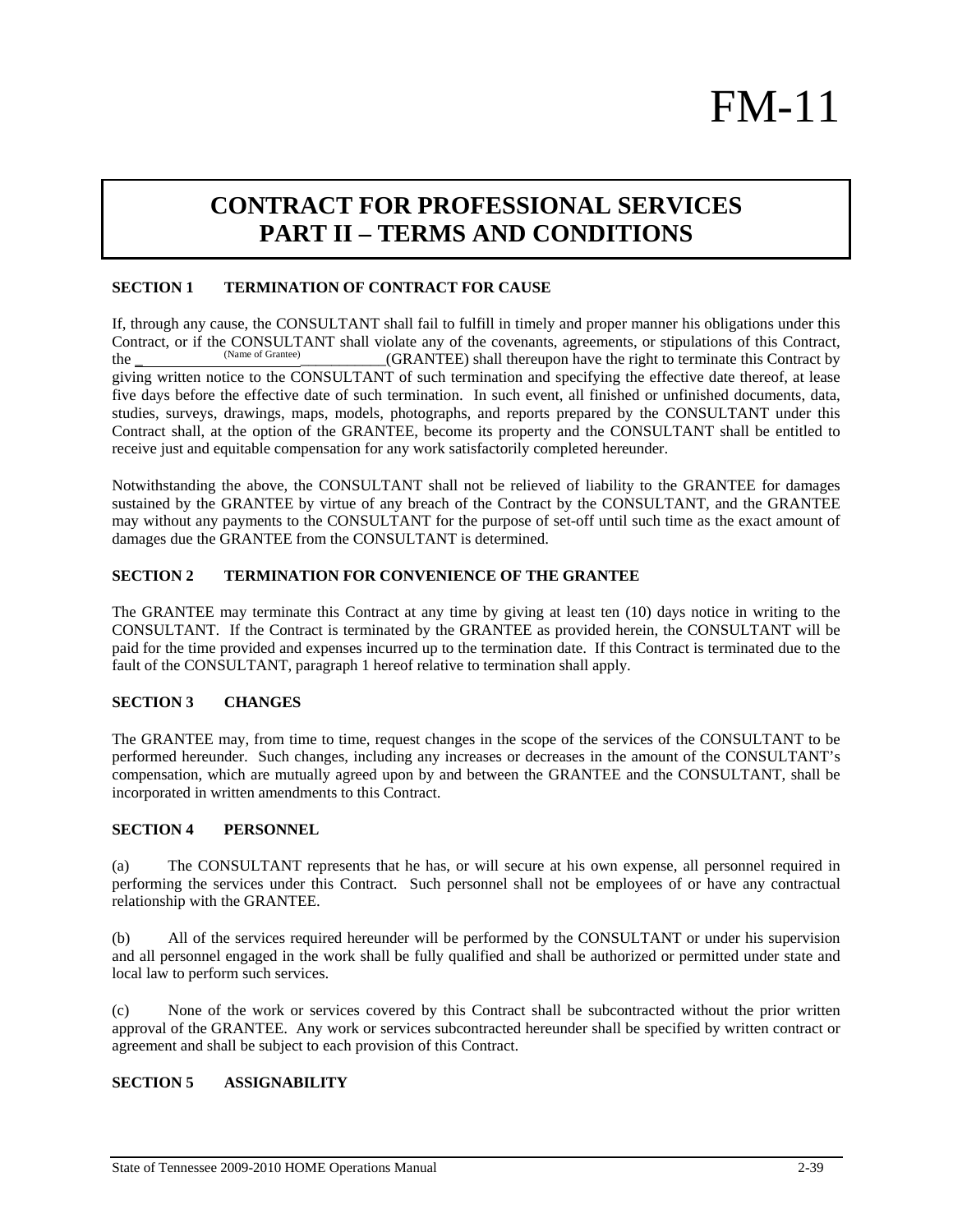The CONSULTANT shall not assign any interest of this Contract, and shall not transfer any interest in same (whether by assignment or novation), without the prior written consent of the GRANTEE thereof; Provided, however, that claims for money by the CONSULTANT from the GRANTEE under this Contract may be assigned to a bank, trust company, or other financial institution without such approval. Written noted of any such assignment or transfer shall be furnished promptly to the GRANTEE.

# **SECTION 6 REPORTS AND INFORMATION**

The CONSULTANT, at such times and in such forms as the GRANTEE may require, shall furnish the GRANTEE such periodic reports as it may request pertaining to the work or services undertaken pursuant to the Contract, the costs and obligations incurred or to be incurred in connection therewith, and any other matters covered by this Contract.

# **SECTION 7 RECORDS AND AUDITS**

The CONSULTANT shall maintain accounts and records, including personnel, property and financial records, adequate to identify and account for all costs pertaining to the Contract and such other records as may be deemed necessary by the City to assure proper accounting for all project funds, both federal and non-federal shares. These records will be made available for audit purposes to the Grantee or any authorized representative, and will be retained for three years after expiration of this Contract unless permission to destroy them is granted by the GRANTEE.

# **SECTION 8 FINDINGS CONFIDENTIAL**

All of the reports, information, data, etc., prepared or assembled by the CONSULTANT under this Contract are confidential and the CONSULTANT agrees that they shall not be made available to any individual or organization without the prior written approval of the GRANTEE.

# **SECTION 9 COPYRIGHT**

No report, maps, or other documents produced in whole or in part under this Contract shall be the subject of an application for copyright by or on behalf of the CONSULTANT.

#### **SECTION 10 COMPLIANCE WITH LOCAL LAWS**

The CONSULTANT shall comply with all applicable laws, ordinances and codes of the State and local governments, and the CONSULTANT shall save the GRANTEE harmless with respect to any damages arising from any tort done in performing any of the work embraced by this Contract.

#### **SECTION 11 EQUAL EMPLOYMENT OPPORTUNITY**

During the performance is this Contract, the CONSULTANT agrees as follows:

(a) The CONSULTANT will not discriminate against any employee or applicant for employment because of race, creed, sex, color or national origin. The CONSULTANT will use affirmative action to ensure that applicants are employed, and that employees are treated during employment, without regard to their race, creed, sex, color or national origin. Such action shall include, but not be limited to, the following: Employment, upgrading, demotion, or transfer; recruitment or recruitment advertising; layoff or termination; rates of pay or other forms of compensation; and selection for training, including apprenticeship. The CONSULTANT agrees to post in conspicuous places, available to employees and applicants for employment, notices to be provided by the GRANTEE setting forth the provisions of this non-discrimination clause.

(b) The CONSULTANT will, in all solicitation or advertisements for employees placed by or on behalf of the CONSULTANT, state that all qualified applicants will receive consideration for employment without regard to race, creed, color, sex, or national origin.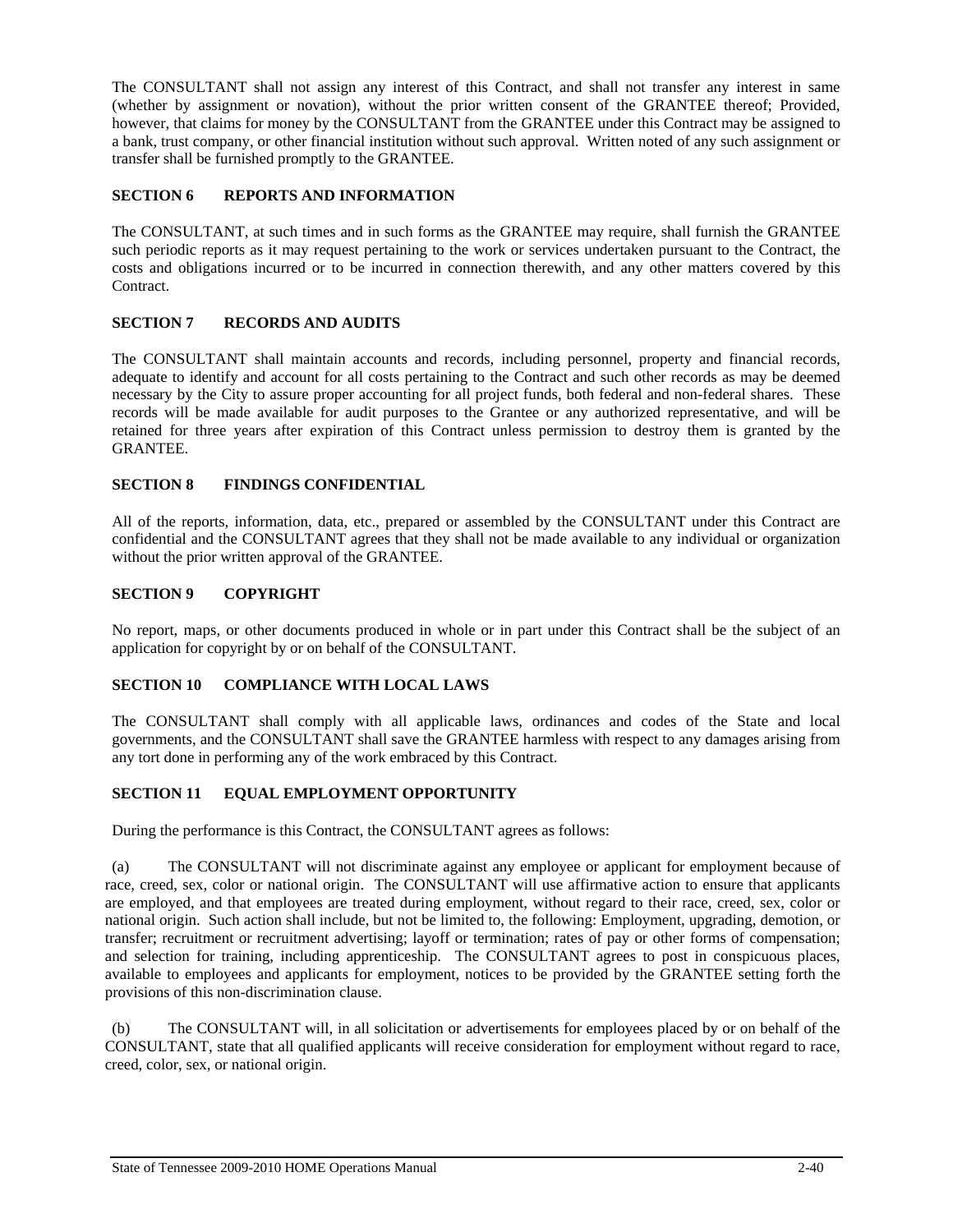(c) The CONSULTANT will cause the foregoing provisions to be inserted in all subcontracts for any work covered by this Contract so that such provisions will be binding upon each subcontractor, provided that the foregoing provisions shall not apply to contracts or subcontracts for standard commercial supplies or raw materials.

(d) The CONSULTANT will comply with all provisions of Executive Order 11246 of September 24, 1965, and by the rules, regulations and relevant orders of the Secretary of Labor.

(e) The CONSULTANT will furnish all information and reports required by Executive Order 11246 of September 24, 1965, and by the rules, regulations and orders of the Secretary of Labor, or pursuant thereto, and will permit access to his books, records and accounts by the GRANTEE and the Secretary of Labor for purposes of investigation to ascertain compliance with such rules, regulations and orders.(

(f) In the event of the CONSULTANT's non-compliance with the equal opportunity clauses of this Agreement or with any of such rules, regulations or orders, this Agreement may be cancelled, terminated, or suspended in whole or in part and the CONSULTANT may be declared ineligible for further government contracts in accordance with procedures authorized in Executive Order 11246 of September 24, 1965, and such other sanctions may be imposed and remedies invoked as provided in Executive Order 11246 of September 24, 1965, or by rule, regulation, or order of the Secretary of Labor, or as otherwise provided by law.

(g) The CONSULTANT will include the provisions of paragraphs (a) through (g) in every subcontract or purchase order unless exempted by rules, regulations or orders of the Secretary of Labor issued pursuant to Section 204 of Executive Order 11246 of September 24, 1965, so that such provisions will be binding on upon each subcontractor or vendor. The CONSULTANT will take such action with respect to any subcontract or purchase order as the GRANTEE may direct as a means of enforcing such provisions including sanctions for non-compliance: Provided, however, that in the event the CONSULTANT becomes involved in, or is threatened with, litigation with a subcontractor or vendor as a result of such direction by the GRANTEE, the CONSULTANT may request the United States to enter into such litigation to protect the interests of the United States.

# **SECTION 12 CIVIL RIGHTS ACT OF 1964**

Under Title VI of the Civil Rights Act of 1964, no person shall, on the grounds of race, color, or national origin, be excluded from participation in, be denied the benefits of, or be subjected to discrimination under any program or activity receiving federal financial assistance.

# **SECTION 13 SECTION 109 OF THE HOUSING AND COMMUNITY DEVELOPMENT ACT OF 1974**

(a) No persons in the United States shall on the ground of race, color, national origin, or sec be excluded from participation in, be denied the benefits of, or be subjected to discrimination under any program or activity funded in whole or in part with funds made available under this title.

#### **SECTION 14 SECTION 3 COMPLIANCE IN THE PROVISION OF TRAINING, EMPLOYMENT AND BUSINESSE OPPORTUNITIES**

(a) The work to be performed under this Contract is on a project assisted under the State HOME program which provides federal financial assistance from the Department of Housing and Urban Development and is subject to the requirements of Section 3 of the Housing and Urban Development Act of 1968, as amended, 12 U.S.C. 1701u. Section 3 requires that to the greatest extent feasible opportunities for training and employment be given lower income residents of the project area and contracts for work in connection with the project be awarded to business concerns which are located in, or owned in substantial part by persons residing in the area of the project.

(b) The parties to this Contract will comply with the provisions of said Section 3 and the regulations issued pursuant thereto by the Secretary of Housing and Urban Development set forth in 24 CFR 135, and all applicable rules and orders of the Department issued thereunder prior to the execution of this Contract. The parties to this Contract certify and agree that they are under no contractual or other disability which would prevent them form complying with these requirements.

(c) The CONSULTANT will send to each labor organization or representative of workers with which he has a collective bargaining agreement or other contract or understanding, if any, a notice advising the said labor